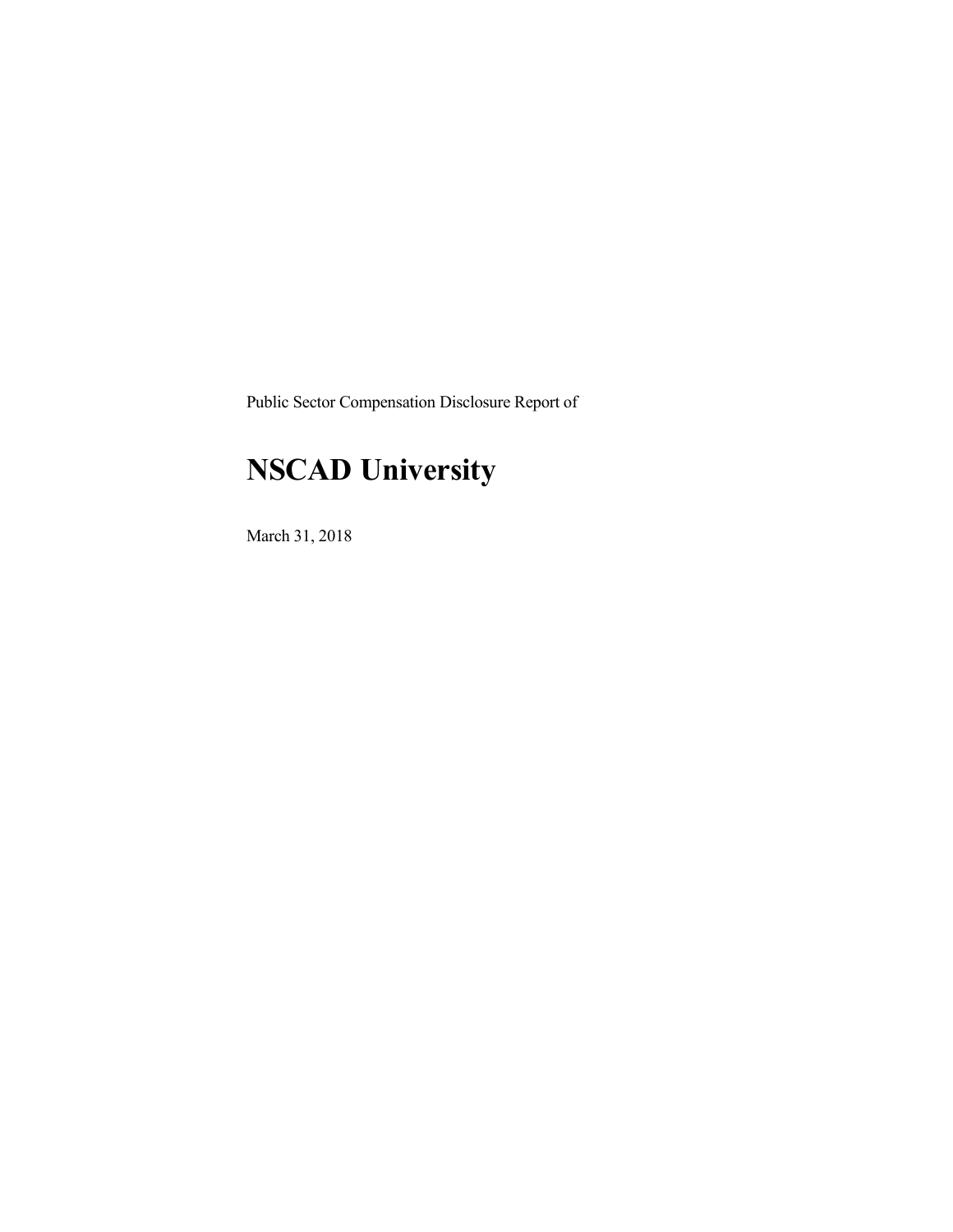# **Deloitte.**

Deloitte LLP Purdy's Wharf Tower II 1969 Upper Water Street Suite 1500 Halifax NS B3J 3R7 Canada

Tel: 902-422-8541 Fax: 902-423-5820 www.deloitte.ca

## **Independent Auditor's Report**

To the management of NSCAD University

We have audited the accompanying Public Sector Compensation Disclosure Report of NSCAD University for the year ended March 31, 2018 (the "Schedule"). The Schedule has been prepared by management based on the Public Sector Compensation Disclosure Act Bill No. 115.

#### **Management's Responsibility for the Schedule**

Management is responsible for the preparation of the Schedule in accordance with Public Sector Compensation Disclosure Act Bill No. 115, and for such internal control as management determines is necessary to enable the preparation of the Schedule that is free from material misstatement, whether due to fraud or error.

#### **Auditor's Responsibility**

Our responsibility is to express an opinion on the Schedule based on our audit. We conducted our audit in accordance with Canadian generally accepted auditing standards. Those standards require that we comply with ethical requirements and plan and perform the audit to obtain reasonable assurance about whether the Schedule is free from material misstatement.

An audit involves performing procedures to obtain audit evidence about the amounts and disclosures in the Schedule. The procedures selected depend on the auditor's judgment, including the assessment of the risks of material misstatement of the Schedule, whether due to fraud or error. In making those risk assessments, the auditor considers internal control relevant to the entity's preparation of the Schedule in order to design audit procedures that are appropriate in the circumstances, but not for the purpose of expressing an opinion on the effectiveness of the entity's internal control. An audit also includes evaluating the appropriateness of accounting policies used and the reasonableness of accounting estimates made by management, as well as evaluating the overall presentation of the Schedule.

We believe that the audit evidence we have obtained is sufficient and appropriate to provide a basis for our audit opinion.

#### **Opinion**

In our opinion, the financial information in the Public Sector Compensation Disclosure Report of NSCAD University for the year ended March 31, 2018, is prepared, in all material respects, in accordance with the Public Sector Compensation Disclosure Act Bill No. 115.

#### **Basis of Accounting**

Without modifying our opinion, we draw attention to the basis of reporting note in the schedule, which describes the basis of accounting. The schedule is prepared to meet the requirements of the Public Sector Compensation Disclosure Act dated December 10, 2010. As a result, the schedule may not be suitable for another purpose.

Deloitte LLP

Chartered Professional Accountants June 26, 2018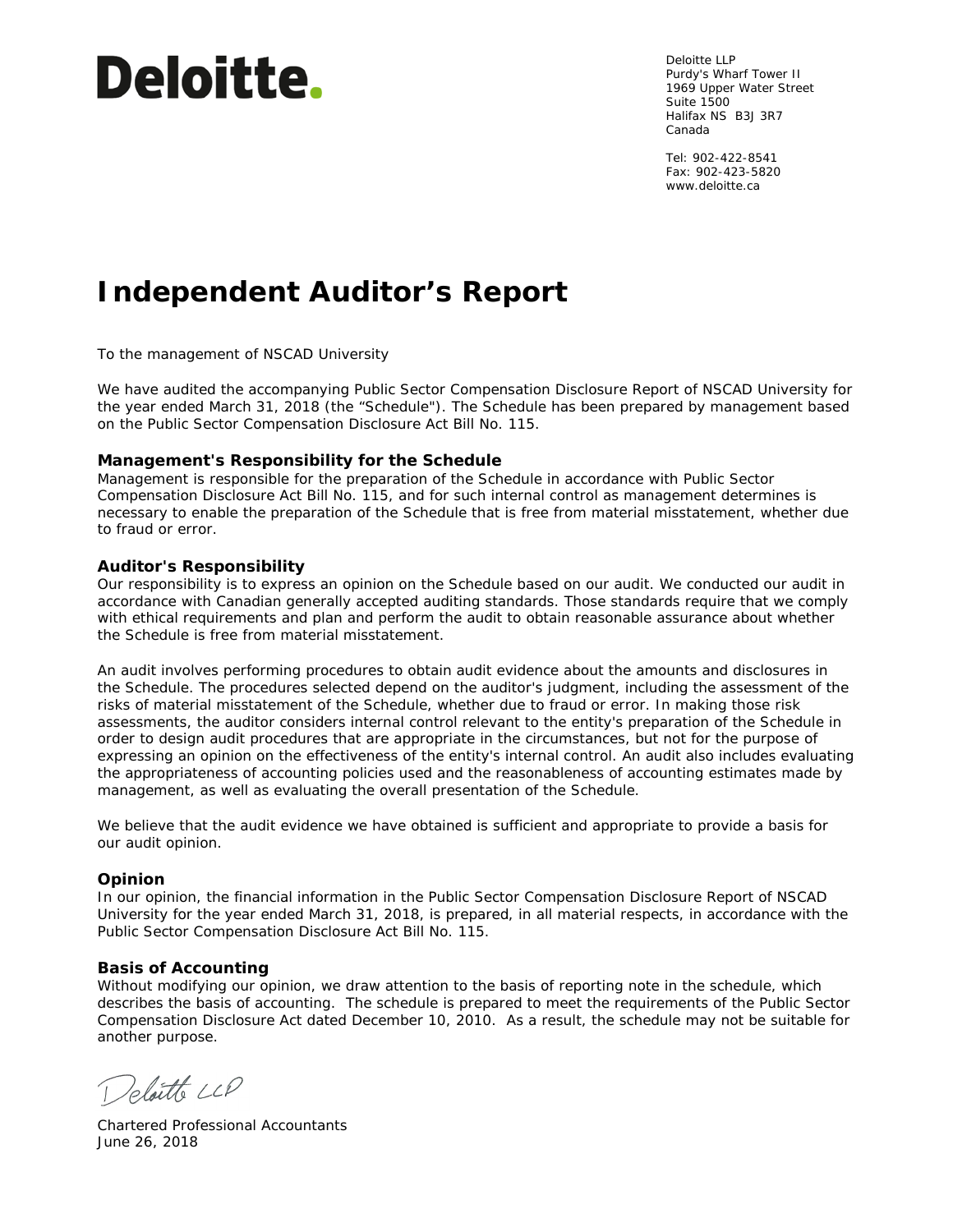### **NSCAD University** Statement of Compensation Pursuant to the Public Sector Compensation Disclosure Act year end March 31, 2018

#### **Board members, officers and employees, contractors and consultants**

For the year ended March 31, 2018, the following board members, officers and employees received compensation of \$100,000 or more:

| Last name             | First name     | Position       | <b>Amount</b> |
|-----------------------|----------------|----------------|---------------|
| Alfoldy               | Sandra         | Faculty        | 119,935       |
| <b>Barber</b>         | <b>Bruce</b>   | Faculty        | 133,233       |
| Bean                  | Robert         | Faculty        | 128,614       |
| <b>Bovey</b>          | Mark           | Faculty        | 104,099       |
| Chung                 | May            | Faculty        | 114,307       |
| Clark                 | David          | Faculty        | 115,314       |
| Delva                 | Thierry        | Faculty        | 110,265       |
| Fisher                | Sam            | Faculty        | 102,060       |
| Forrest               | Neil           | Faculty        | 133,008       |
| Graff                 | Ann-Barbara    | Administration | 140,093       |
| Hougan                | Glen           | Faculty        | 103,424       |
| Howard                | David          | Faculty        | 114,189       |
| <b>Ivey</b>           | Marlene        | Faculty        | 101,455       |
| Johnson-Legere        | Sharon         | Administration | 147,986       |
| Leblanc               | Michael        | Faculty        | 114,700       |
| Livingston            | Alex           | Faculty        | 133,683       |
| Lounder               | <b>Barbara</b> | Faculty        | 128,702       |
| Markle                | Gary           | Faculty        | 100,399       |
| McKay                 | Marylin        | Faculty        | 135,258       |
| Meyer                 | Rudi           | Faculty        | 111,152       |
| Milton                | Jane           | Faculty        | 100,481       |
| Peacock               | Jan            | Faculty        | 136,108       |
| Reichertz             | Mathew         | Faculty        | 100,433       |
| Smith                 | David          | Faculty        | 133,008       |
| Son                   | Kye-Yeon       | Faculty        | 125,001       |
| <b>Taylor-Gearing</b> | Dianne         | Administration | 233,755       |
| Varga                 | Darrell        | Faculty        | 116,032       |
| Wark                  | Jayne          | Faculty        | 129,842       |